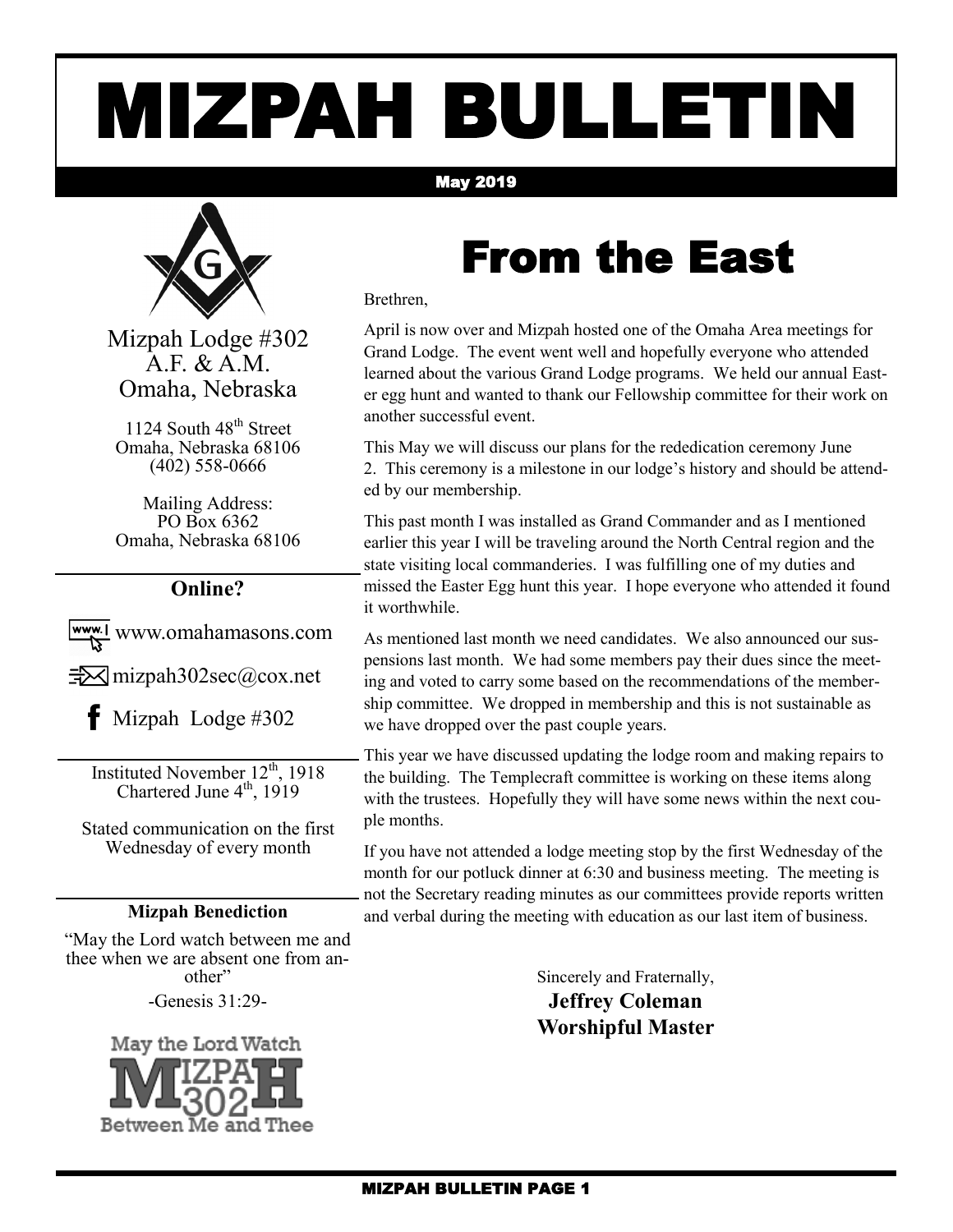

#### Wednesday May 1

Potluck Dinner 6:30pm Business Meeting 7:00pm

#### Wednesday May 8

EA Practice 6:30pm JW Jeremiah Jones in charge Current officers required

#### Wednesday May 15

Scottish Rite Spring Outing Dark

#### Wednesday May 22

Lodge Cleanup Dinner Provided by the Lodge

#### Wednesday May 29

EA Practice 6:30pm JW Jeremiah Jones in charge Current officers required

#### Sunday June 2

Mizpah Lodge Rededication Ceremony 3 PM Reception to Follow

#### Wednesday June 5

Potluck Dinner 6:30pm Business Meeting 7:00pm

#### **Masonic Secrets Remain**

By David T Lang

#### **The Biology of Masonry**

In his book The Biology of Belief Dr. Bruce Lipton speaks about the effects of our thoughts on every cell of our body. This very real link between our thoughts and our biology is demonstrated again and again in Masonry. Masonry is a family of likeminded individuals who have agreed to help each other think and be better in all that they do. Much has been said about the meaning and origin of masonic ritual but the fact is that masonic ritual is a method by which the true vibrational secrets of masonry can be preserved and passed from generation to generation regardless of understating. Activating specific vibrations via masonic ritual causes changes in our thoughts which in turn triggers positive changes in our bodies and our world regardless of how we perceive the ritualistic experience.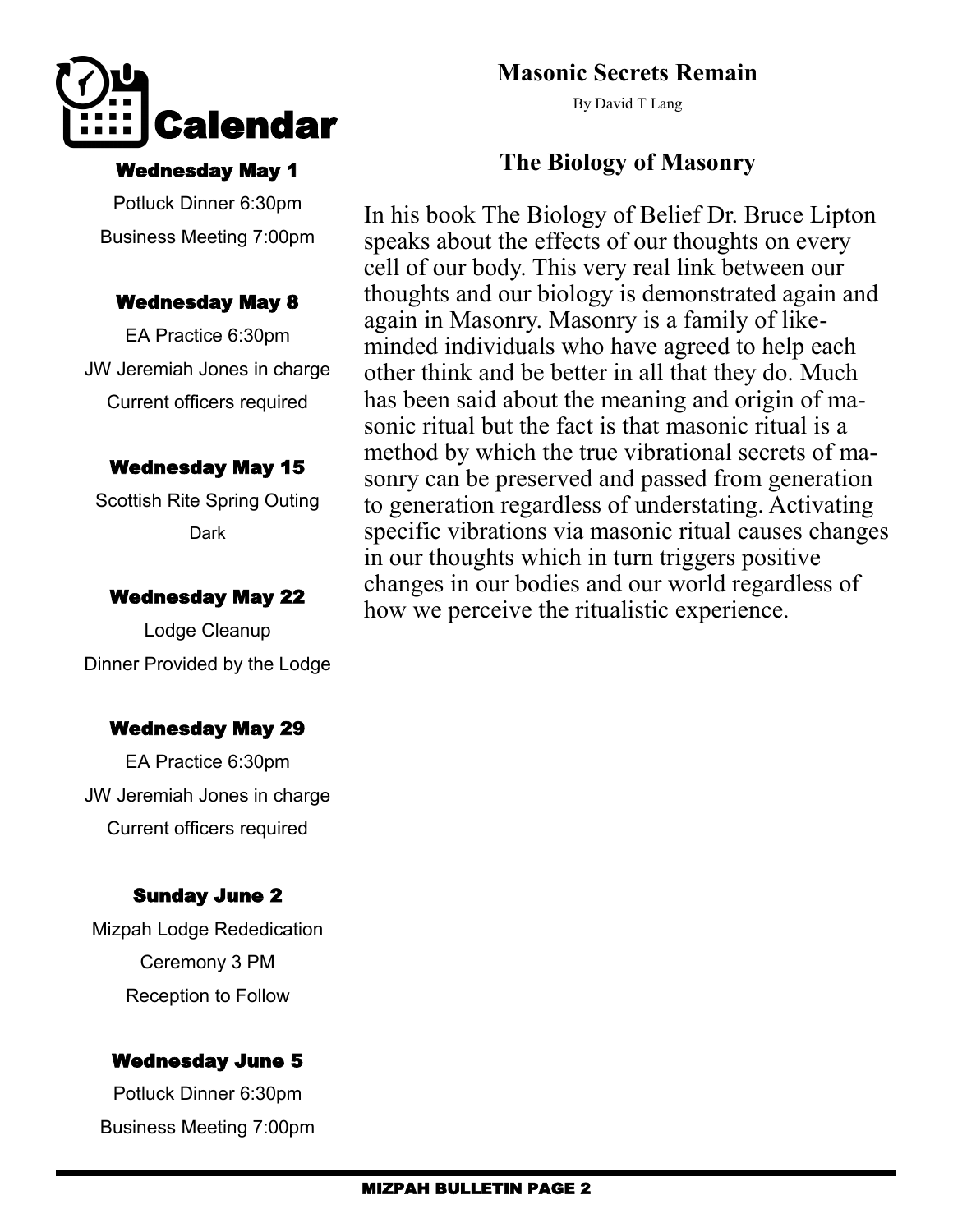#### **Masonic Secrets**

## 2019 **Officers**

| W Jeffrey Coleman (Brenda)  Worshipful Master<br>2327 Hanscom Blvd.<br>Omaha, NE 68144 Cell (402) 290-7243               |  |
|--------------------------------------------------------------------------------------------------------------------------|--|
| 1145 Park Avenue<br>Omaha NE 68105 Cell (402) 680-6678                                                                   |  |
| Jeremiah Jones (Kimberly)Junior Warden<br>2804 Jackson St.<br>Bellevue NE 68005 Cell (402) 507-7190                      |  |
| W Adam Lowder (Mollie)Treasurer<br>10925 Weber St.<br>Omaha NE 68142 Cell (402) 850-6001                                 |  |
| W Ben Zaayer (Stacy)Secretary<br>5604 N. 162 <sup>nd</sup> St.  Res (402) 933-4668<br>Omaha NE 68116 Cell (402) 880-3028 |  |
| W Michael TomasiewiczChaplain<br>1404 P St.<br>Tekamah NE 68061 Cell (402) 838-9977                                      |  |
| 6757 S. 90 <sup>th</sup> St<br>Lincoln NE 68526Cell (402) 719-0942                                                       |  |
| James Schmidt (Elizabeth)Junior Deacon<br>3021 S 72 <sup>nd</sup> Ave<br>Omaha NE 68124 Cell (402) 916-0262              |  |
| T.J Brumfield (Sarah)  Senior Steward<br>1210 S. 25 <sup>th</sup> Ave<br>Omaha NE 68105 Cell (402) 880-7823              |  |
| 9336 Berry Plz. Apt. 192 Res (402) 331-6342<br>Omaha NE 68127 Cell (402) 980-5394                                        |  |
| 8702 S. 17 <sup>th</sup> St.<br>Bellevue NE 68147 Res (402) 292-2801                                                     |  |



Masonry is often described as a society with secrets. What is not explained is that the vast majority of Masons don't even know what the true secrets are! Even the most educated Masons fail to understand that masonry is about who you are being, not what you are doing. More than that, although masonry has been molded to fit the dominate religions around the world, masonry is not a religious order, it is a spiritual order. Masonry teaches us to abide by the laws of the land but to look to our own hearts for guidance in life. If that is to work quite obviously the hearts of Masons must be attuned to the creative vibration of all things and achieving that attunement is the true secret of masonry.

Anyone can research the content of the degrees of masonry without finding anything of lasting value. This is because Masonic degrees are experiential. The value of the degree is not in the words or even the choreography of the floor work; the value is in the change in your vibration brought on by being the focal point of dozens of good men with open hearts. Even the first degree of masonry, the Entered Apprentice Degree, once experienced will change the vibration and life of the recipient forever. The secrets of masonry are not passed in a word or a handshake, the secrets are passed from heart to heart in vibration that no words can express. It's not magic, it's not witchcraft, it's a call to remember who you really are and why you have come to this amazing place to expand and create.